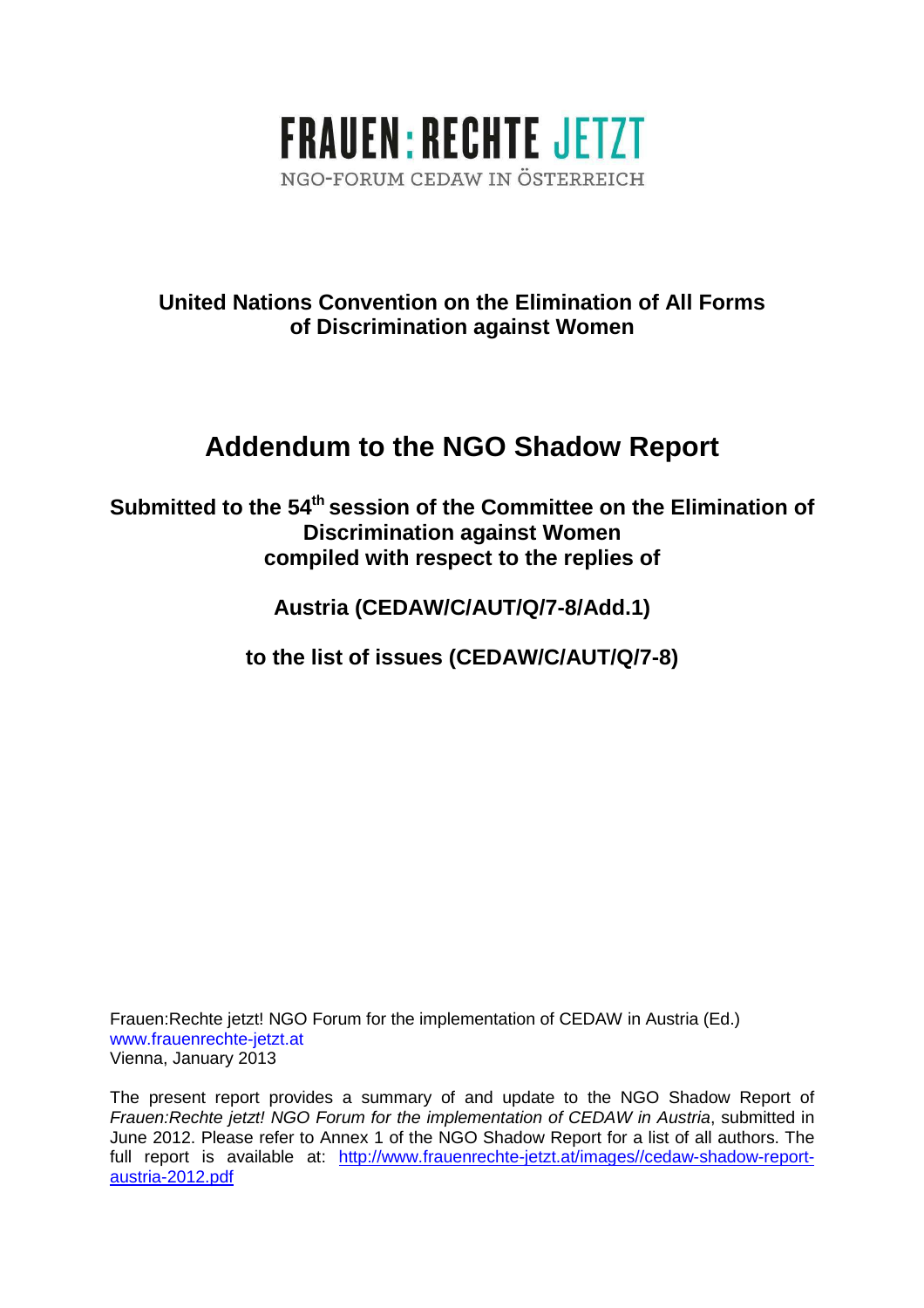#### **General**

The situation of Austrian women has not improved significantly during the reporting period. As already stated in the shadow report of 2000, this can be attributed to the fact that legal incentives as well as sanctions are hardly ever made use of and that systematic monitoring and evaluation measures to promote equality remain the exception rather than the rule.

Some of the deep-rooted aspects of the political reality of women in Austria include:

- $\triangleright$  lack of coherent and well-organised policies for implementing women's human rights, including the rights of migrant women, female refugees and asylum seeking women
- $\triangleright$  the "familiarisation" of women's policies, resulting in on-going traditional attitudes and prejudices concerning female and male roles in society
- $\triangleright$  continuing discrimination of women on the labour market, resulting in an increase in poverty among women
- $\triangleright$  ineffectiveness of efforts to reconcile family life and employment (an exception is the new income-linked option of childcare allowance).

#### **National Plan for Action for the Promotion and Protection of Human Rights**

A comprehensive and coherent general approach of policy measures for equality and women's empowerment at all levels and in all areas is still missing, including effective implementation of gender budgeting. Measures taken continue to be selective and dependent on the respective department's direction. Austrian women still deplore the lack of a comprehensive National Action Plan on equality between women and men as well as on the fight against violence against women, including the collection of gender-sensitive data and sensitisation programmes for those working within the judicial system.

Such a comprehensive plan could be embedded in an overall Human Rights Action Plan to ensure that all human rights standards are incorporated in Austrian law. This plan needs to include monitoring and evaluation of implementation, data collection and adequate budgeting for the implementation. It would also create policy coherence between the instruments of human (women's ) rights and the goals of development cooperation on the one and economic and trade policies on the other hand.

Concerning gender mainstreaming it is stated that the structural embedding of gender representatives on all levels of public administration remains worth discussing. The change of the designation 'women's representative' to 'gender representative' caused confusion about the work scope among actors: It is recommended to re-introduce the designation "women's representative" for a limited period of time until equal conditions are reached in leading positions - the goal is 50% since 1 January, 2012. From that point on, the designation "gender representative" should be used exclusively, in order to meet the requirements of the complex conditions of intersectionality.

#### **Stereotypes and Employment (ad para 7 and para 17)<sup>1</sup>**

As shown in the replies of Austria to the list of issues on stereotypes (paras. 36-48), Austria still lacks a comprehensive approach to overcome stereotypes and an overall assessment of measures implemented. Traditional gender roles have begun to change, with little effect,

 $\overline{\phantom{a}}$ <sup>1</sup> Paragraph numbers in the titles of the chapters refer to the list of issues and questions (CEDAW/C/AUT/Q/7-8)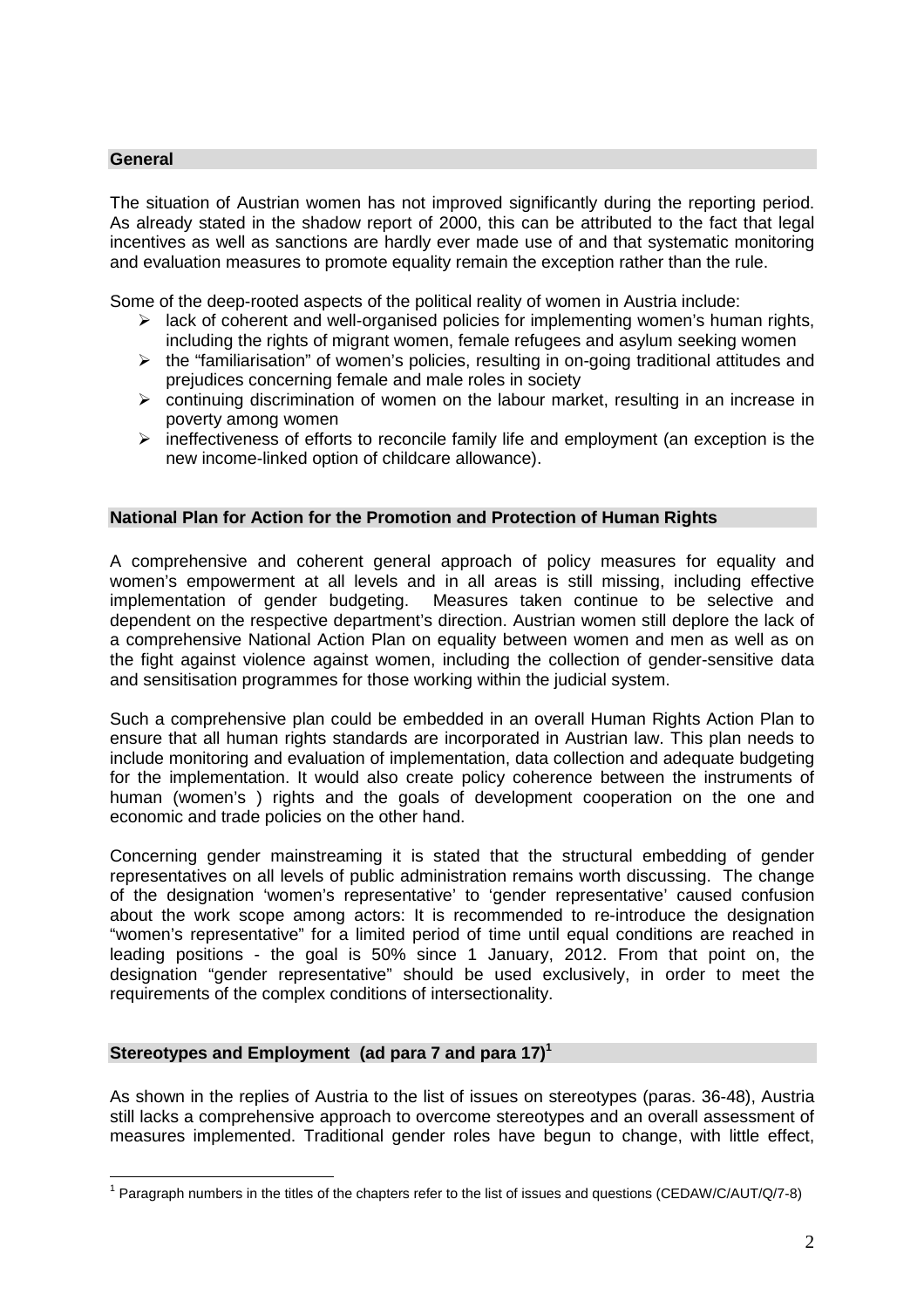however, on actual behaviour. For example, men contributed little more than a quarter of childcare duties and just below a quarter of the housework.<sup>2</sup> Women are still overrepresented in so-called atypical employment, especially part-time with low average hours, low earnings, employment instability and very little career prospects.

With the adoption of the National Action Plan for Gender Equality in the Labour Market, an important programme for fighting disadvantages of women in this respect was developed. Implementing the extensive measures provided therein is necessary and desirable. Since the Action Plan forms a strategy until 2013, it is recommended to conduct an evaluation on the implementation of these measures after 2013 in order to support the elaboration of a followup Action Plan.

#### **Reconciliation of work and family life**

In recent years, there have indeed been distinct improvements with respect to child care. According to the replies of Austria to the list of issues (para. 82) child care for children between three and six years reaches the EU-wide Barcelona objective. Nevertheless, additional 35,000 child care places for toddlers under the age of three years are required in order to reach the EU-wide Barcelona objective for this group (33 % of children under the age of 3 in child care). Furthermore, better opening hours of at least 70,000 places for children between the ages of three and six years (afternoon care, school holidays) are still needed.

In general, a sufficient number of high-quality child care places would constitute an important requirement for the reconciliation of work and children of both parents and contribute significantly to equal opportunities of children – irrespective of their social background. In order to accelerate the expansion, the state annually provided  $\epsilon$  15 million for the expansion from 2010 to 2014. The data show that the federal grant was highly effective for the expansion of child care. This is to be welcomed, but in order to fill the gap concerning child care places for children aged 0-6, an annual  $\epsilon$  100 million would be required by the state for the next four years.

In Austria, the gender wage gap to the detriment of women amounts to around  $40\%$ <sup>3</sup> (not working-time adjusted, based on the median yearly gross income), which is still as high as in 1998. In 2010 this represented a median level of 18.270 Euro for women and 30.316 Euro for men. Female workers earn only approx. 44 % of their male counterparts, female employees only 50 per cent. The smallest difference exists between civil servants, where women earn about 93 per cent of their male colleagues. $4$ 

#### **Women and Poverty**

 $\overline{a}$ 

According to the Women's Report 2010 the economic situation of Austrian women is marked by the perseverance of traditional gender roles. More prime age women work part-time than in the EU-27, namely 44.5 per cent compared to 32.1 per cent (2011). The gender pay gap is amongst the highest in the EU-15. The earning differences between women and men increase with age and skill level and reach a peak in retirement. In 2010, old age pensions of men (median) were more than double of those of women (1.632 Euro compared to 784 Euro). Since women have on average lower incomes and pensions than men, they are at

<sup>&</sup>lt;sup>2</sup> Austrian Federal Minister for Women and Civil Service/Federal Chancellery, Women's Report (Frauenbericht)

<sup>2010</sup> by the, covering the period between 1998 and 2008.<br><sup>3</sup> See Statistik Austria, <u>http://www.statistik.at/web\_de/statistiken/soziales/gender-statistik/einkommen/index.html</u> (last accessed 21 January 2013)<br><sup>4</sup> See Stetistik Austria, Brutteighra

See Statistik Austria, Bruttojahreseinkommen von Frauen und Männern nach sozialer Stellung 2010 http://www.statistik.at/web\_de/statistiken/soziales/gender-statistik/einkommen/index.html (last accessed 21 January 2013)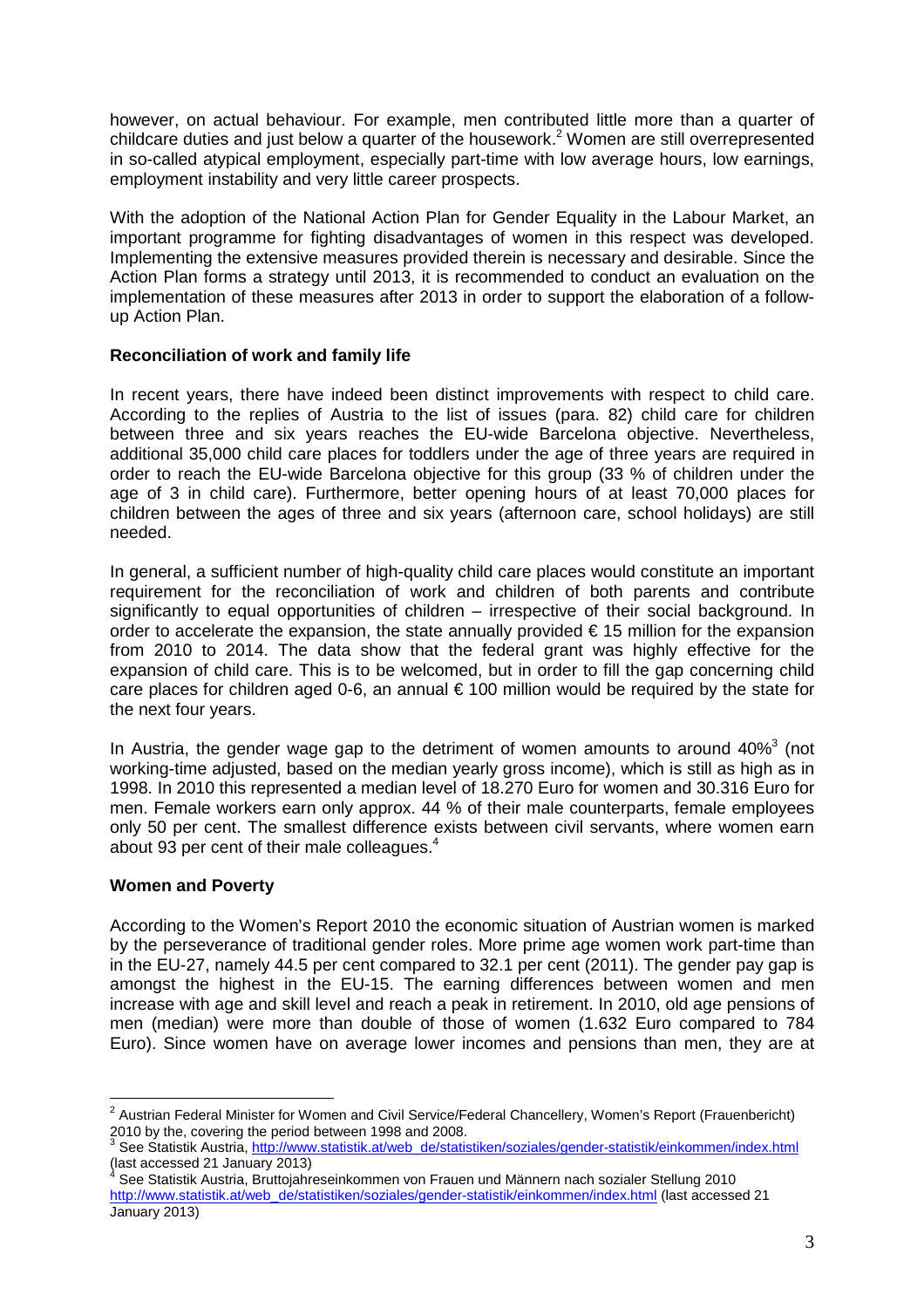higher risk to fall into a poverty trap, particularly if they are single or single parents. Also migrant women are more than proportionately affected by poverty.

#### **Recommendations:**

- Expansion of all-day child care offers (from toddler age), of all-day schools and/or allday care at schools and of offers regarding care and assistance for adults
- $\triangleright$  Specific expansion plan, including funding to reach the Barcelona objectives in child care (33 % care rate with children until their third birthday)
- $\triangleright$  Introduction of an unpaid parental leave of four weeks for fathers and entitlement to parental (part) time for all employees (also in small companies and with a short employment duration), so that part time work due to child care responsibilities is divided more equitably among women and men

#### **Violence against Women (ad paras 8 – 9 and 21)**

On a positive note, several legal amendments were undertaken over the past years concerning domestic violence against women. In 2006, the Code of Criminal Procedure was amended and an anti-stalking provision was inserted into the Criminal Code. Amendments to the Austrian Protection against Violence Act in 2009 extended the duration of police protection orders issued by the police from ten to 14 days, and if a motion for a court restraining order is brought, from originally 20 days to four weeks. Further, a new criminal offence of "continued use of violence" was introduced, and the right of victims to free psychosocial counselling was extended to civil proceedings.

Nevertheless, several shortcomings persist. In order to ensure a comprehensive and coordinated response, the government should adopt a comprehensive strategy and national action plan (NAP) to end violence against women.<sup>5</sup> Effective implementation of such a NAP requires allocation of adequate resources and the designation of an institution responsible for coordinating and monitoring implementation, based on sufficient resources and competences.

The absence of solid statistical data regarding violence against women makes the adequate monitoring and evaluation of laws and policies difficult and thus poses an obstacle towards evidence-based policy-making, in particular in the field of prevention. Data should be collected continuously and systematically, and published periodically. Concerning violence against women with disabilities (ad para 21), the monitoring of facilities and programmes for people with disabilities forms an important step to prevent violence against women with disabilities<sup>6</sup>. Nevertheless, general information on this issue in Austria is scarce. Even though it is well-known that women with disabilities face a higher risk of becoming victims of violence, Austria has yet failed to conduct surveys on this topic recently. The last comprehensive survey was conducted in 1996. $<sup>7</sup>$ </sup>

The recommendations of the CEDAW Committee in response to the two complaints against Austria (Gökçe vs. Austria, 5/2005 and Yıldırım vs. Austria, 6/2005) have not been fully implemented. The experiences of the Domestic Abuse Intervention Centre Vienna show that highly endangered victims are often not sufficiently protected as offenders are hardly ever detained. Unlike in other countries, the infringement of restraining orders is not a criminal offence in Austria and thus remains without consequences. Also, the wording of court verdicts often reveals a major lack of knowledge and sensitivity concerning violence against women, so intensive training programmes for the judiciary would be important

<sup>&</sup>lt;u>External</u><br><sup>5</sup> Cf. replies of Austria to the list of issues, para. 51.

 $6$  As stated in the replies of Austria to the list of issues (para. 102).

<sup>&</sup>lt;sup>7</sup> Zemp, Aiha/ Pircher, Erika (1996): Weil das alles weh tut mit Gewalt. Sexuelle Ausbeutung von Mädchen und Frauen mit Behinderung. Vienna.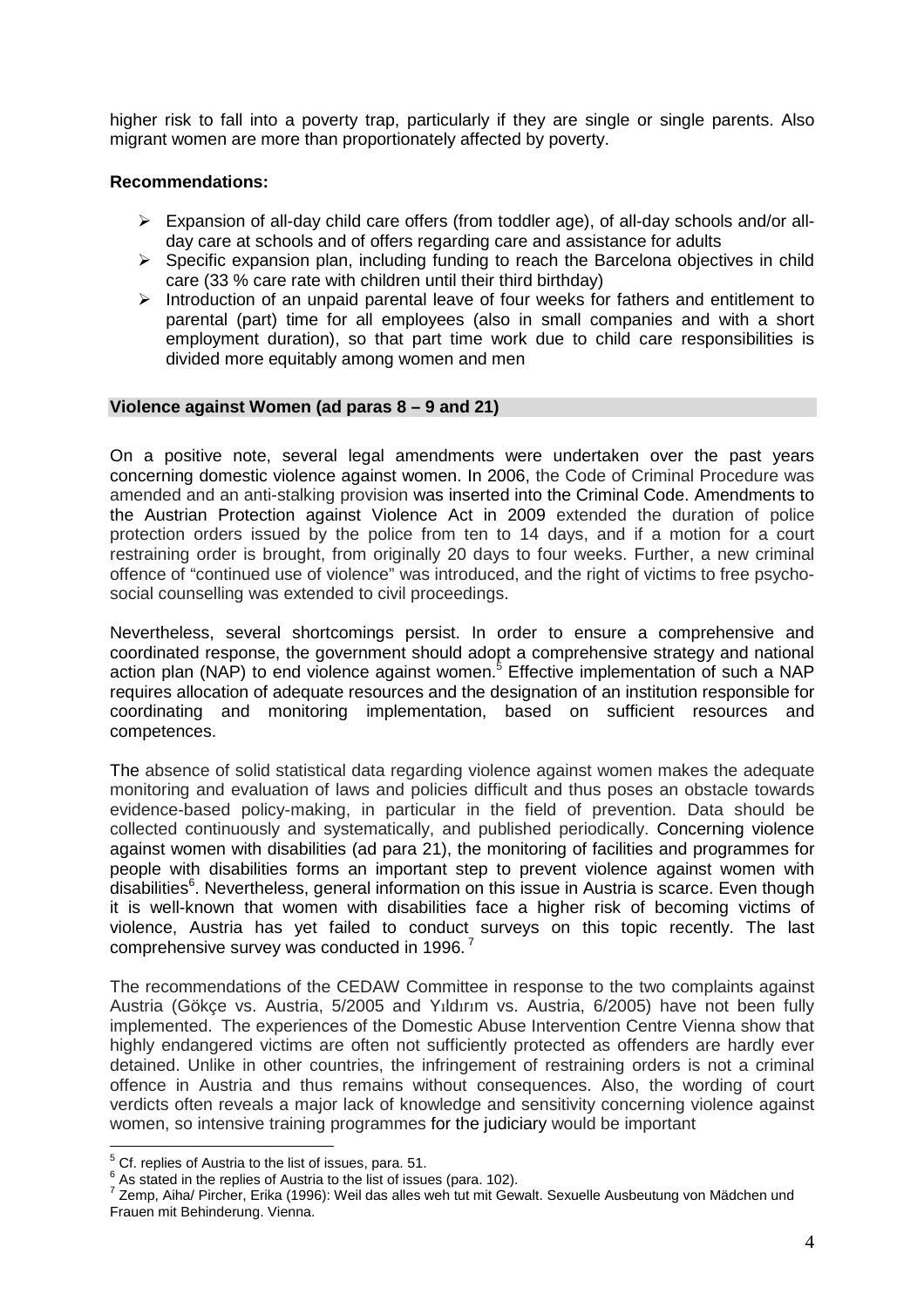Another shortcoming is the lack of funding for key services. In Austria, about 30 women's shelters exist accommodating 750 women and their children. The Violence Protection Centres and the Domestic Abuse Intervention Centre have been able to expand their support services in the last few years. Furthermore, various other counselling centres offer support for women affected by violence. In order to guarantee that all these organisations, which draw on decades of professional experience, can continue to support women and children affected by violence, it must be ensured that the federal and provincial governments t provide sufficient and continuous funding.

#### **Recommendations:**

- $\triangleright$  Adoption of a National Action Plan (NAP) against violence against women including adequate funding for implementation, coordination and monitoring.
- $\triangleright$  Guarantee appropriate funding to organisations supporting women affected by violence and their children, including sufficient resources for organisations to provide barrier-free access to victim protection, support and counselling centres for women with disabilities as well as to establish barrier-free counselling and refuge centres
- $\triangleright$  Intensification of training programmes to raise awareness for violence against women in the judiciary
- $\triangleright$  Improvement of data collection including: sex of victim and perpetrator, age, relationship and form of violence as well as concerning violence against women with disabilities
- $\triangleright$  Cooperation between state and non-state actors should be improved, in particular concerning high-risk victims

## **Trafficking in Women (ad paras 10 and 11)**

The current National Action Plan on combating Human Trafficking was developed by the Task Force on Human Trafficking, including NGOs. Despite some progress in certain areas, the implementation of all measures lacks specifically assigned budgetary resources and external evaluation of the implementation.

Trafficked persons are protected from expulsion for a minimum period of 30 days.<sup>8</sup> However, this recovery and reflection phase is based on an internal decree of the Ministry of Interior, rather than a law, so no legal protection from expulsion exists. The same limitation is valid for a non-punishment clause for trafficked persons.<sup>9</sup> Article 69a of the Austrian Settlement and Residence Act stipulates that trafficked persons shall be entitled to a residence permit for special protection to ensure investigation and prosecution. Practice shows that often takes several months for a residence permit to be issued, even when charges are filed. During this waiting period, access to the regular health care system is not ensured. Further, if the prosecution decides not to pursue charges, the application for residence gets rejected.

While the system of psycho-social and legal counselling available to trafficked women has proven effective, their access to compensation is limited, and only a small number of trafficked women receive any form of compensation during criminal proceedings.<sup>10</sup>

Training sessions for law enforcement and judiciary take place, but only to a limited extent. Knowledge of how to identify and treat trafficked women is still limited to a small circle of persons. . Even though the Austrian Criminal Code defines trafficking in human being as "trafficking into all forms of exploitative employment", focus is still on sexual exploitation. Consequently, women trafficked for purposes other than sexual exploitation are rarely

As stated in the replies of Austria to the list of issues (para. 58).

<sup>&</sup>lt;sup>9</sup> Cf. report of the Human Rights Council on Human Trafficking (2012), p. 83-84.

<sup>&</sup>lt;sup>10</sup>Cf. Planitzer, Julia; Probst, Evelyn; Steiner, Barbara; Unterlerchner, Barbara (2011):

Entschädigungsmöglichkeiten für Betroffene des Menschenhandels, Vienna.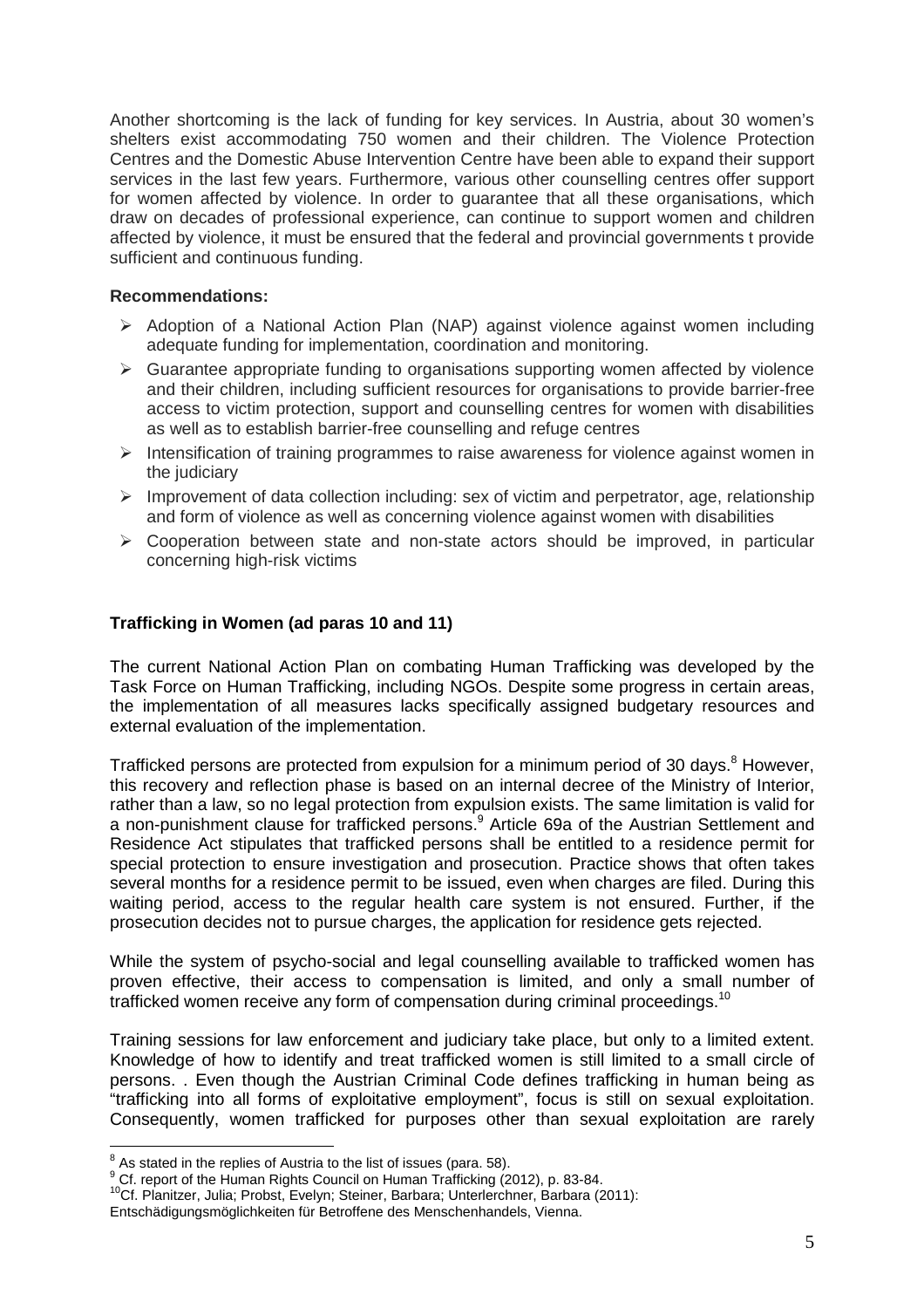identified. A lack of identification of trafficked women and men is also observed in detention pending deportation, which results in a small number of trafficked women in detention pending deportation being referred for counselling and shelter.<sup>11</sup>

#### **Recommendations:**

- $\triangleright$  All forms of trafficking in women have to be recognised and prosecuted.
- $\triangleright$  Trafficked women should not be criminalised, expelled, deported and/or put under an expulsion order and should be protected from criminalisation.
- $\triangleright$  All trafficked women should have access to residence permit, social welfare benefits and health insurance independent from criminal proceedings, as well as access to compensation.
- $\triangleright$  The identification of women trafficked for the purpose of labour exploitation (e.g. in domestic labour or hospitality) should be improved through further awareness-raising within judiciary and law enforcement, including departments dealing with asylum matters and alien law.

#### **Rights of Migrant Women**

#### **Migrant women's labour market situation (Ad para 20)**

In the Austrian migration policy of the last 10 to 15 years, unfortunately increasingly restrictive provisions regarding residence and citizenship laws were introduced. As a result, particularly low-income and educationally disadvantaged migrants are permanently excluded from security of residence and, as a consequence, from social protection. This leads to an increase in poverty and poverty risk, which are structural in nature and affect a disproportionately high percentage of women.

According to the Austrian government<sup>12</sup> the access to the labour market for migrants and asylum-seeking women has been improved. It should be noted though that only a few specific groups have access to the labour market.

The 2011-reform led to improvements for spouses of labour migrants concerning access to the labour market. However, it should be noted that the Red-White-Red Card applies primarily only to certain categories, for instance to highly qualified workers. Another category are workers of occupations in which Austria faces a shortage of workforce. These occupations are almost exclusively male-dominated such as welders, carpenters or electricians. Within the eligible group of 'very highly qualified workers', those who studied – rather male-dominated subjects – mathematics, informatics, natural sciences or technology are favoured.

According to the Austrian government<sup>13</sup> access to the labour market for asylum seekers has been further facilitated in June 2012. However, this fact is applicable exclusively to girls and boys until the age of 18 years, who are allowed to start apprenticeship in sectors which generally lack trainees. Nevertheless, also this access is very limited and is subject to further prerequisites. In general, asylum seekers, whose asylum claim is successfully admitted, have access to employment according to the law. However, in practice access is very restricted due to an internal ministerial decree which limits access to wage-earning employment to seasonal and harvesting labour.<sup>14</sup>

 $\overline{a}$  $11$  Cf. report of the Austrian Human Rights Council on Human Trafficking (2012), p. 53.

<sup>&</sup>lt;sup>12</sup> Replies of Austria to the list of issues (para. 95).

 $13$  Replies of Austria to the list of issues (para. 95)

<sup>&</sup>lt;sup>14</sup> Ammer, M., Zugang zum Arbeitsmarkt für Asylsuchende aus menschenrechtlicher Perspektive, p. 1; Report, Commissioner for Human Rights of the Council of Europe, CommDH(2012)28 para. 16.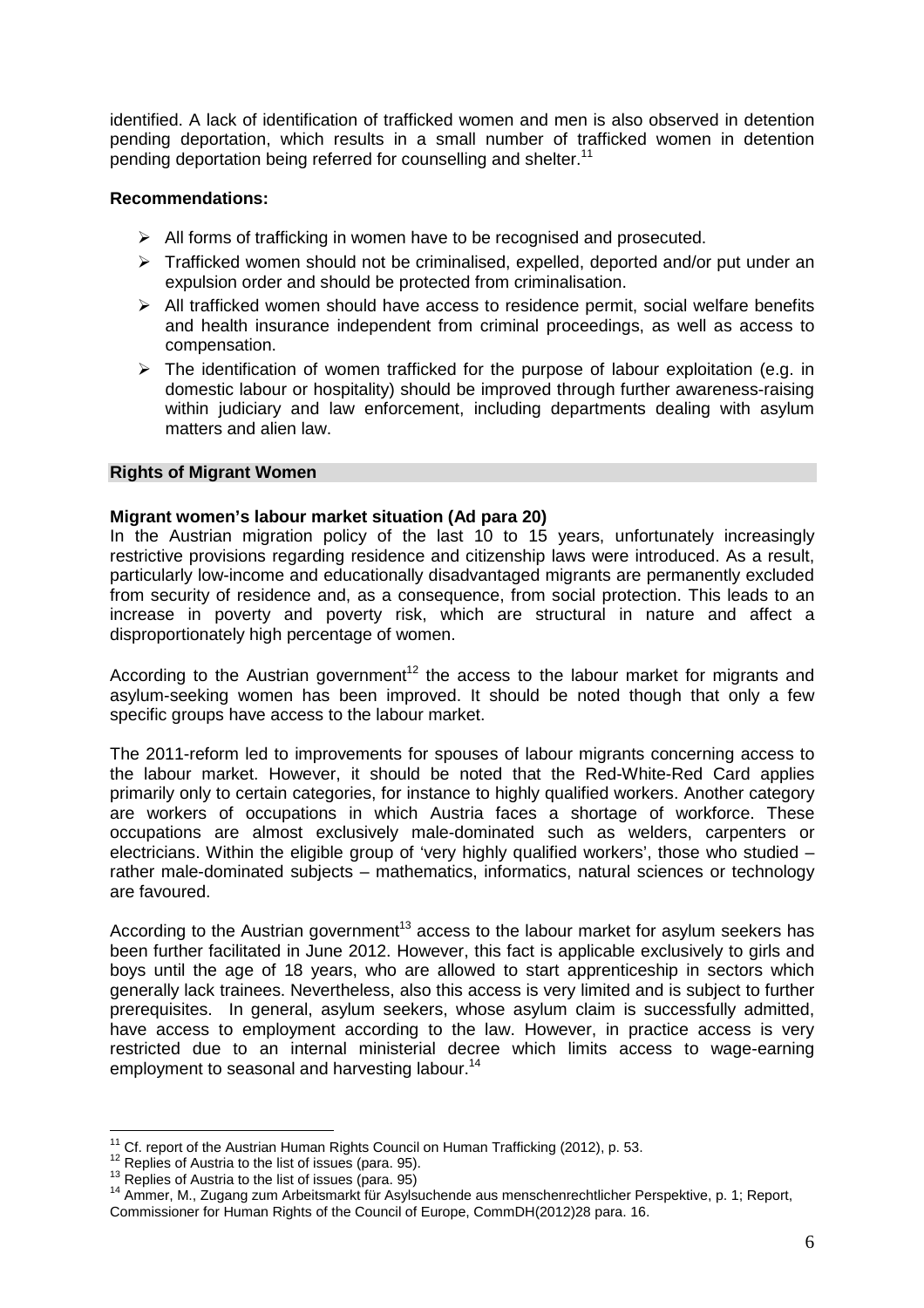In general, access to the labour market for migrant women is difficult. On a structural level, horizontal as well as vertical labour market segregation and the unequal legal access criteria to the Austrian labour market impact on migrant women's position in the labour market. Due to these legal restrictions and experiences with discrimination elaborated below, migrants are obliged to seek employment within specific professions often characterised by irregular working time, low wages and high risk of accidents, and/or in the informal sector. Another important problem is that migrant women in informal employment de facto cannot enforce labour law-related rights and minimum wages. If they try to do so, they risk losing their residence permit and being deported. Another important point is the issue of brain waste: Highly qualified migrant women often have to accept work far below their level of qualification, either because of the difficulties they experience in getting their diplomas recognised, or because the jobs that fit their qualifications have been given to Austrians, who receive preferential treatment on the labour market.

The presence of migrant women from third countries and the EU's Eastern neighbouring states in highly precarious employment in domestic and personal services (sex, domestic and care work) is pointed out. The domestic sector as a working field is marked by specific employment conditions. The physical and partly emotional closeness between employee and employer, frequently within informal working conditions, imply a higher risk of insufficient remuneration and social security; in extreme cases, the employee's physical integrity is violated. By the "legalisation" of 24-hours care in Austria, about 30,000 persons, particularly women from East Central Europe, were enabled to legalise their occupation as carer in Austria. However, this legalisation does not necessarily entail better working conditions.

The labour market segregation also has an impact on the income of migrant women compared to Austrian women: In 2007, women with foreign nationality earned  $\epsilon$  12,360, which is only 68.2 % of the gross annual income of Austrian women.<sup>15</sup> Migrant women are more often affected by unemployment than native women. In 2010, 9.2 % of migrant women, but only 5.9 % of Austrian women were registered as unemployed.<sup>16</sup>

#### **Recommendations:**

- Recognition of educational qualifications acquired abroad and of informal qualifications
- $\triangleright$  High-quality, affordable German courses with appropriate child care and at an appropriate time of day
- $\triangleright$  Further facilitated access to the labour market for migrant women and asylumseeking women

#### **Migrant women and violence**

The overall shortcomings as outlined in the chapter on violence against women are exacerbated for migrant and for asylum-seeking women who have experienced domestic violence, due to the requirements of alien law and other structural barriers.

As the CEDAW committee observed in its 2007 Concluding Comments on Austria, migrant women and female asylum-seekers and refugees are at particular risk of violence and poverty.<sup>17</sup> Due to prevailing legal and social conditions, these women often have enormous difficulties escaping from violent relationships. Accordingly, the percentage of migrant women seeking protection in women's shelters is above average.<sup>18</sup> About 1-2 % of the inhabitants of women's shelters are asylum seekers. While asylum seekers are for the most part accepted

 $\overline{a}$ 

<sup>&</sup>lt;sup>15</sup>Women's Report, p. 344

<sup>&</sup>lt;sup>16</sup>See http://iambweb.ams.or.at/ambweb/AmbwebServlet?trn=start

<sup>&</sup>lt;sup>17</sup> CEDAW Concluding comments: Austria, Point 29 (37<sup>th</sup> session, 2007).

<sup>&</sup>lt;sup>18</sup> Annual report of the Autonomous Austrian Women's Shelters (AOEF),

http://www.aoef.at/cms/index.php?page=shop.product\_details&flypage=flypage.tpl&product\_id=31&category\_id=4 &option=com\_virtuemart&Itemid=65&lang=de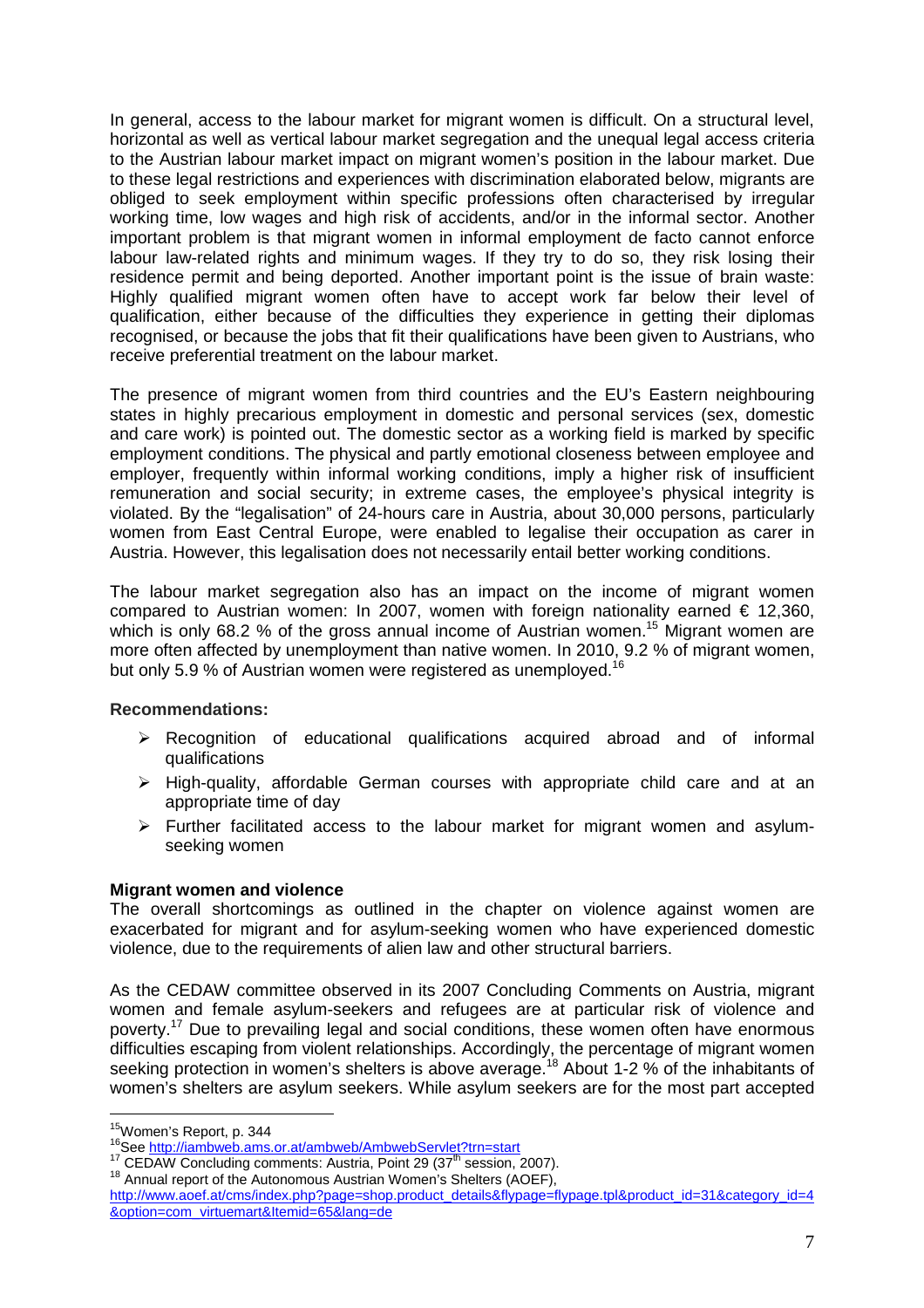in women's shelters, their access is getting increasingly difficult since contracts with public donors partly forbid or restrict accommodating asylum-seeking women in women's shelters. Another gap is the lack of sufficient resources on the part of NGO shelter providers to provide services in their clients' various mother tongues.

In the period under review, some long-awaited legislative changes were achieved for migrant women affected by violence: The Settlement and Residence Act (SRA) now enables victims of domestic violence whose residence status is tied to a violent husband to receive an independent right of residence.<sup>19</sup> This provision is applicable if a family court issued a restraining order against the offender pursuant to Articles 382b or 382e of the Enforcement Code (EO). It should be noted, though, that restraining orders are imposed mainly after the police imposed an eviction and/or barring order. As migrant women or women with uncertain residence status are often afraid to call the police on incidents of violence, the chances of obtaining a restraining order and subsequently an independent residence permit are limited. Moreover many women only learn about their rights at a counselling centre, since there is a lack of information about this new provision. As a result, women are extorted by their partners with the fact that they are dependent from them due to residence law and therefore cannot break up with them.

Another gap limiting migrant women's access to protection consists in the fact that the above-mentioned provision in the SRA does not include the newly introduced restraining orders due to stalking (Article 382g EO). This would be important, though, since firstly, stalking is very often committed by (ex-) partners and secondly, the "stalking restraining order" includes further forms of protection like the prohibition for third parties to contact the affected woman. Further, the fact that this exceptional residence permit is valid for only one year constitutes another difficulty. After this period, certain criteria must be met (the so-called "integration agreement", proof of German language skills and gainful employment etc.). These requirements are very hard to meet, especially for women who have not been residing in Austria for a long time, may have to look after young children and are in the process of leaving a violent relationship.

#### **Recommendations:**

- $\triangleright$  Delinking long-term residence perspectives (citizenship included) from income and ensure that all women, regardless of their legal status or citizenship, are protected equally from domestic violence. This requires unrestricted access to victim protection centres for all women. Therefore, funding contracts for centres must not exclude asylum-seeking women or women with an uncertain legal residence status.
- $\triangleright$  Increase funding for women's organizations to provide counselling in the mother tongues for migrant women affected by violence
- $\triangleright$  Extend the independent right of residence for family members in case of domestic violence (Articles 27 (3) 30a SRA) to stalking cases (Article 382g EO).

#### **Health (ad para 18)**

#### **Women's Health in Austria**

Gender has a great influence on how healthy women and men of any age cope with life changes. However, the Austrian health care system is still focussing on the male norm. Everyday life worlds of women as well as their experiences withhealth service provision are

 $\overline{\phantom{a}}$  $19$  Pursuant to Article 27, Section 3 SRA, "cases particularly deserving consideration", where residence shall be granted even in case of non-fulfilment of the eligibility criteria, apply if a person is victim of a forced marriage (Article 30a SRA) or has been victim of violence, if a restraining order has been issued against the reunifying person pursuant to Articles 382b or 382e of the Enforcement Code.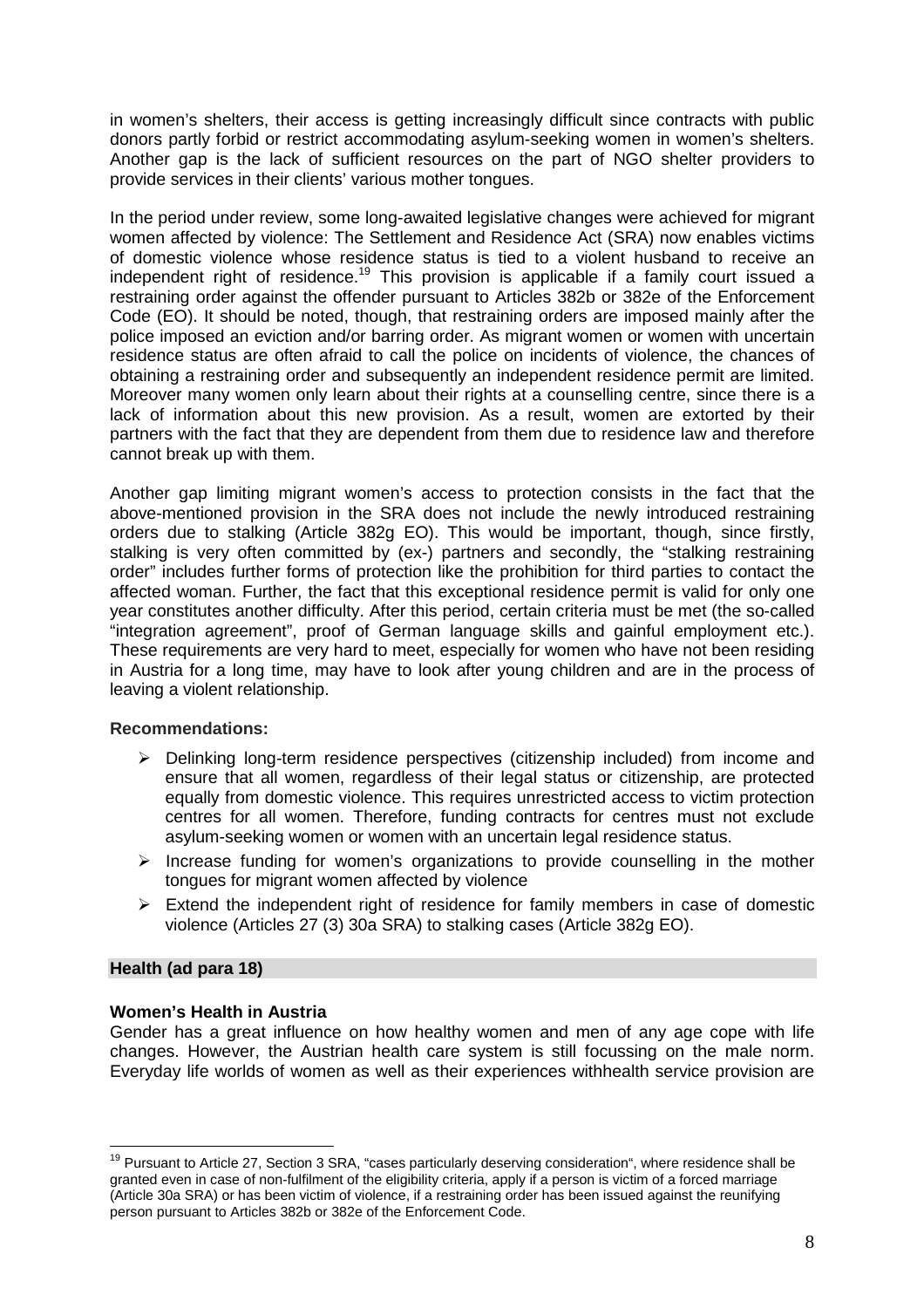not sufficiently represented in health services.<sup>20</sup> Social determinants, such as education, income, social prestige, urban/rural background, culture, migration, social interaction and social networks influence both women's and men's health significantly.<sup>21</sup> Women do not enjoy equal socio-economic status with men and they face a higher risk of poverty. They are unemployed or in precarious employment more frequently than men. Migrant women in particular encounter difficulties in accessing education, employment, social networks and social prestige. To improve women's health, it is necessary to incorporate health as a crosssectional matter into all political spheres and to eliminate disadvantages for women.<sup>22</sup>

Women are the providers of the lay health care system dealing with approximately 80 % of all health problems without consulting the professional health care. This has so far no impact on the Austrian health care system. It fails to secure women's participation and involvement at all levels of health promotion, information, treatment, counselling and follow-up care.

#### **Recommendations:**

- $\triangleright$  Including women in study populations, systematically gathering, documenting and analysing gender-specific health data
- Mandatory women's quota for health planning and decision-making bodies at municipal, provincial and federal level

#### **Violence against women and the health care system**

Violence against women and its consequences still mostly goes unrecognised in the Austrian health care system despite the implementation of various measures. There is a lack of Austrian-wide standards, data collection consistent legal implementation, sufficient resources and consistent sensitisation measures for all occupational and professional groups concerned. Acute and long-term effects of violence on the mental, physical, sexual and reproductive health as well as on the social life are manifold. The lack of recognition of violence and its impact on the development of health disorders/illnesses results in high costs.

The study of the Institute of Conflict Research<sup>23</sup> calculates a total amount of  $\epsilon$  78 million per year caused by domestic violence, concluding that the actual costs lie above that amount due to the small number of available empirical data and their assumption that quite a number of cases are unknown or go unreported.

## **Recommendations:**

- Integration of "violence against women impacts of the health care system" into basic and vocational education and training of medical, nursing and therapeutic professions
- Enhanced internal and external networking/cooperation within and between all relevant stakeholders, such as resident doctors, law enforcement, victim protection facilities and others
- $\triangleright$  Compilation of multilingual information material to promote access to health services for migrant women

 $\overline{a}$  $^{20}$  Cf. Federal Ministry of Health (2011): Frauengesundheitsbericht 2010/2011. Vienna.

http://www.bmg.gv.at/cms/home/attachments/5/3/5/CH1102/CMS1329822770089/frauengesundheitsbericht\_kurzf assung.pdf (accessed on 22 January 2013).

<sup>21</sup> Cf. WHO (2008): Closing the Gap in a generation. Health equity through action on the social determinants of health. Geneva: WHO Press.

 $^{22}$ Cf. WHO (2010): Adelaide Statement on Health in all Policies – moving towards a shared governance of health and wellbeing. Geneva: WHO Press.

 $^{23}$  Haller B, Dawid E, et al (2006): Kosten häuslicher Gewalt in Österreich, Vienna.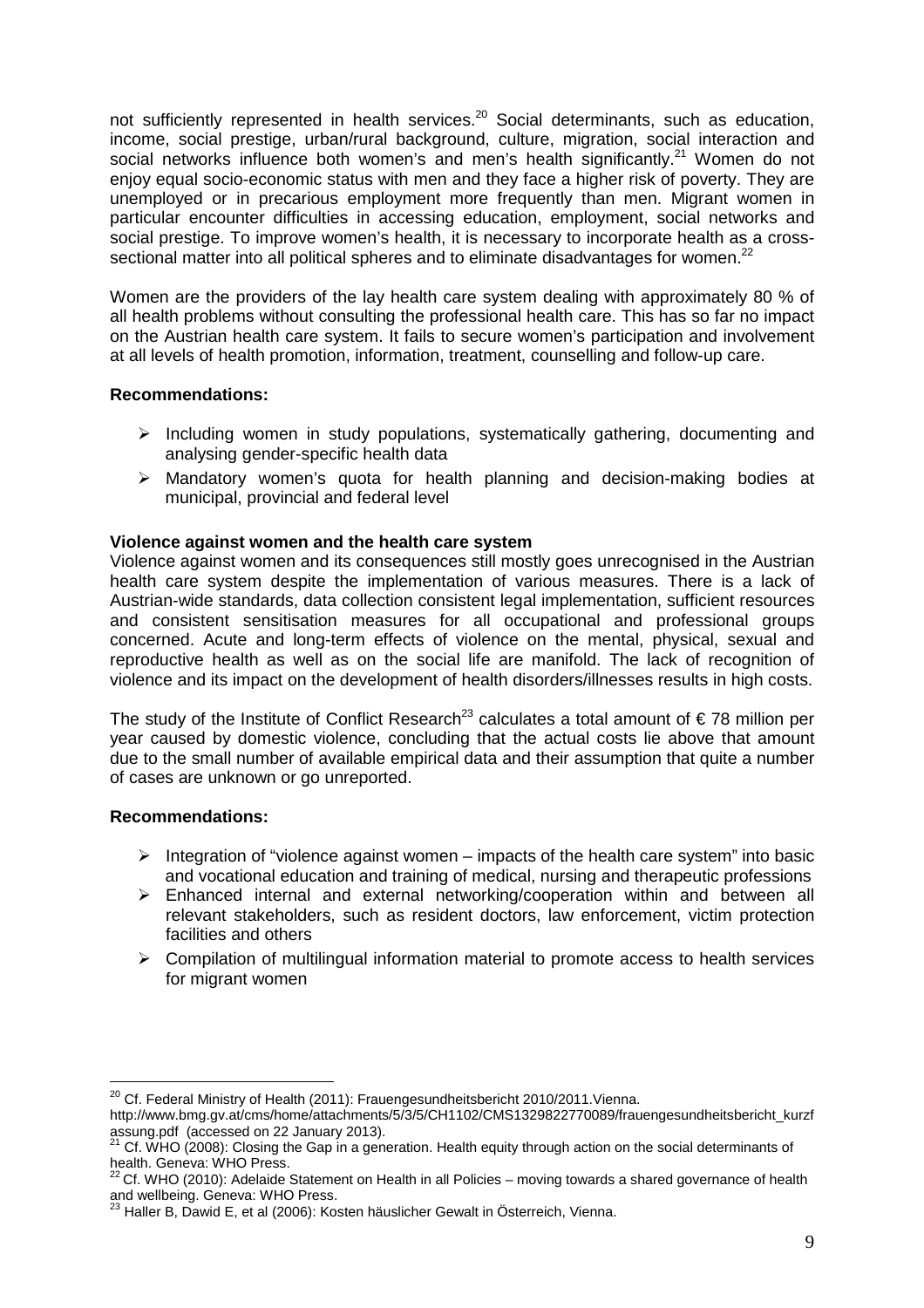#### **Education**

 $\overline{a}$ 

#### **Gender stereotypes in education**

The formal equality of girls and boys has not led to a stronger gender-balance in the traditionally gender-specific educational paths. Occupations of girls and boys chosen are still characterised by gender segregation.<sup>24</sup>

International comparative studies from a gender perspective call for enhanced efforts regarding gender-sensitive school education. For instance, on OECD average, the boys reach a mean value 26 points above that of the girls in physics. In Austria however, the boys are 45 points above the girls. This is the largest gender gap with respect to Physical Science.<sup>25</sup>

#### **The situation of women at Austrian universities**

Amendments of the Universities Act (Universities Act 2009) and the new Collective Agreement Act led to improvements concerning of gender equality at Austrian universities. For instance, the demand for women's advancement is now binding and newly established university bodies need to have a women's quota of at least 40 %.

In order to assess the impact of the quota regulation and its viability, one has to consider that science in Austria is still a male profession.<sup>26</sup> Women are under-represented particularly at higher levels of the university hierarchy, but yet they should now be present in the bodies at 40 %. It is unlikely that it will be possible to fulfil the quota, and if so, only by excessively increasing the workload of the female teaching staff.

The second change concerns the introduction of private employment law at Austrian universities. Instead of periodical performance and qualification reviews, which could result in a lifetime post (tenure-track position), today there is a shift to employment contracts for a definite period. An employment contract for an indefinite period is bound to a specific performance review procedure.<sup>27</sup>

However, unequal informal support for male and female young academics prevails at Austrian universities. Moreover, the increasing pressure to perform in academic life results in time flexibility (excessive working hours) and geographical mobility. Due to the traditional familial division of labour in Austria, family-oriented young female academics remain structurally disadvantaged for the time being.

The Glass Ceiling Index attached to the Shadow Report<sup>28</sup> illustrates that the chances of advancement of the female teaching staff are still significantly lower than those of the male teaching staff, with a slight improvement of chances since 2008.

**Recommendations** listed in the full Shadow Report<sup>29</sup> cover areas such as

- $\triangleright$  Diversification of educational choices and reduction of persistent gender disparities in the education system;
- Mandatory inclusion of the category "gender" into the basic training and continuing training of teachers of all grades

 $^{24}$  For further details see Frauen:Rechte Jetzt, NGO Shadow Report for the 54<sup>th</sup> session of the Committee, p.26. 25 Schreiner, Claudia (Ed.) (2007): PISA 2006. Internationaler Vergleich von Schülerleistungen. Erste Ergebnisse, available at http://www.bifie.at/sites/default/files/publikationen/2007-12-04\_pisa-2006-ersteergebnisse.pdf, p. 27. <sup>26</sup> As stated in the Universities Act 2002, Article 41.

<sup>27</sup>Cf. Löschnigg, Günther; Rainer, Claudia (2010): Aneinanderreihung von (befristeten) Arbeitsverträgen nach Universitätsgesetz 2002. In: Unilex. Informationen zu universitätsrechtlicher Theorie und Praxis(1-2): 3-17, p. 3.  $^{28}$  Frauen: Rechte Jetzt, NGO Shadow Report for the 54<sup>th</sup> session of the Committee, Annex 2, figure 2.

 $^{29}$  Frauen:Rechte Jetzt, NGO Shadow Report for the 54<sup>th</sup> session of the Committee, p.30-31.